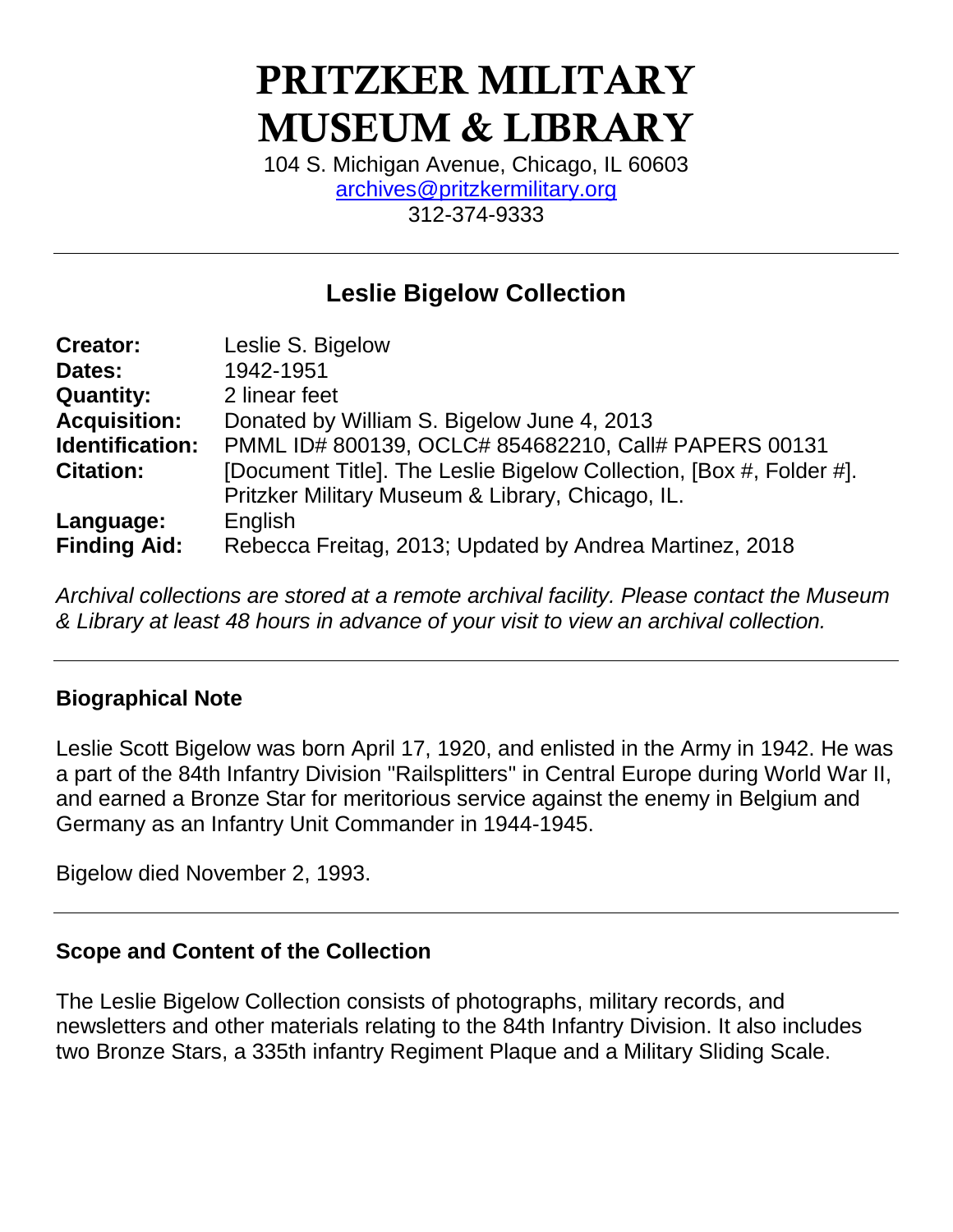## **Arrangement**

The collection arrived with no discernible arrangement and was rearranged by PMML staff. The collection is contained within 1 slim legal box, and 1 oversize box.

## **Rights**

Copyrights held by William S. Bigelow were transferred to the Pritzker Military Museum & Library. All other rights are held by the author or publisher. Users assume responsibility for following copyright laws as established by US Code Title 17.

#### **Separations**

| <b>Item ID</b> | <b>Description</b>                              |
|----------------|-------------------------------------------------|
| 800139060      | <b>Panoramic Photo of Soldiers</b>              |
| 800139061      | <b>Panoramic Photo of Soldiers</b>              |
| 800139062      | Bronze Star Medal with Lapel Pin                |
| 800139063      | Bronze Star Medal without Lapel Pin             |
| 800139064      | 84th Infantry Division Shoulder Sleeve Insignia |
| 800139065      | 335th Infantry Regiment Plaque                  |
| 800139066      | U.S. Army Military Slide Rule                   |

## **Key Subjects**

This collection is indexed under the following headings in the Library's online catalog. Researchers interested in materials about related topics, persons, or places should search the catalog using these subject headings.

#### **Names**

Bigelow, Leslie Scott, 1920-1993.

## **Subjects**

United States—Army—Infantry Division, 84<sup>th</sup>—History. World War, 1939-1945--Campaigns—Ardennes. World War, 1939-1945--Campaigns--Belgium.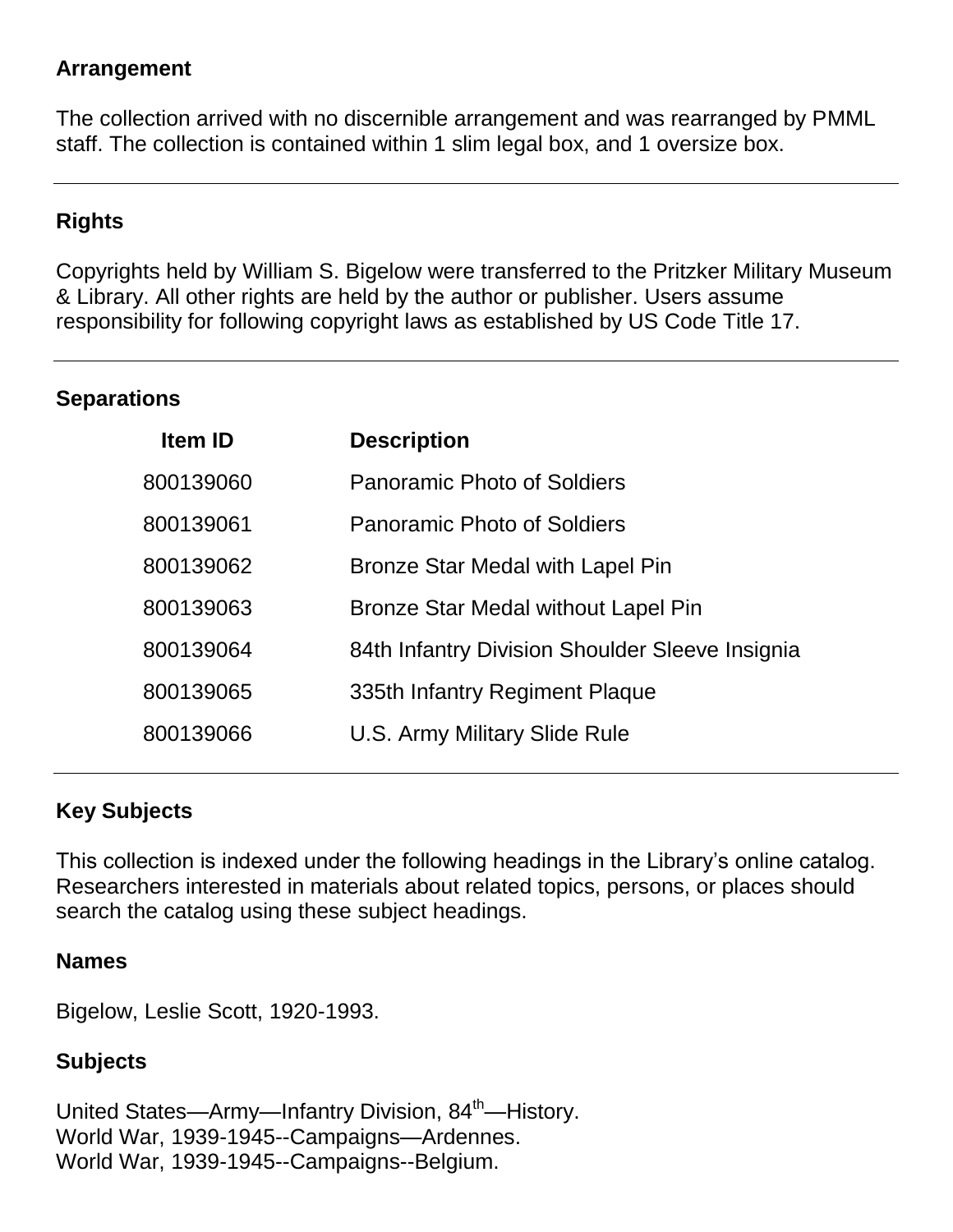## **Container List**

|   | <b>Box Folder</b> | Item ID#  | <b>Title</b>                                                | <b>Dates</b> |
|---|-------------------|-----------|-------------------------------------------------------------|--------------|
| 1 | 1                 |           | <b>Photographs</b>                                          | 1945         |
|   |                   |           | 800139001 Leslie Bigelow in the snow                        | n.d.         |
|   |                   |           | 800139002 Caravan of Army trucks                            | n.d.         |
|   |                   |           | 800139003 Soldiers by an anti-tank gun                      | n.d.         |
|   |                   |           | 800139004 Two men in an Army Jeep                           | n.d.         |
|   |                   |           | 800139005 Soldier with a family                             | 5/1/1945     |
|   |                   |           | 800139006 Soldier driving an Army Jeep                      | n.d.         |
|   |                   |           | 800139007 Soldier with a family                             | 5/1/1945     |
|   |                   |           | 800139008 Soldiers on a stoop                               | n.d.         |
|   |                   |           | 800139009 Two soldiers                                      | n.d.         |
|   |                   |           | 800139010 Soldier near a tree                               | n.d.         |
|   |                   | 800139011 | Soldier in a town                                           | n.d.         |
|   |                   |           | 800139012 Soldiers by an anti-tank gun                      | n.d.         |
|   |                   |           | 800139013 Soldiers by an anti-tank gun                      | n.d.         |
|   |                   | 800139014 | Soldiers in an Army Jeep and near an<br>anti-tank gun       | n.d.         |
|   |                   |           | 800139015 "Baerl Railroad Bridge"                           | n.d.         |
|   |                   | 800139016 | Leslie Bigelow with a woman on a lawn                       | n.d.         |
|   |                   | 800139017 | "Crackerjack Blue Aid Station; Pal, Aid<br>Man, Me" Belgium | n.d.         |
|   |                   |           | 800139018 Leslie Bigelow in trench coat                     | n.d.         |
|   |                   |           | 800139019 Leslie Bigelow with Rifle                         | n.d.         |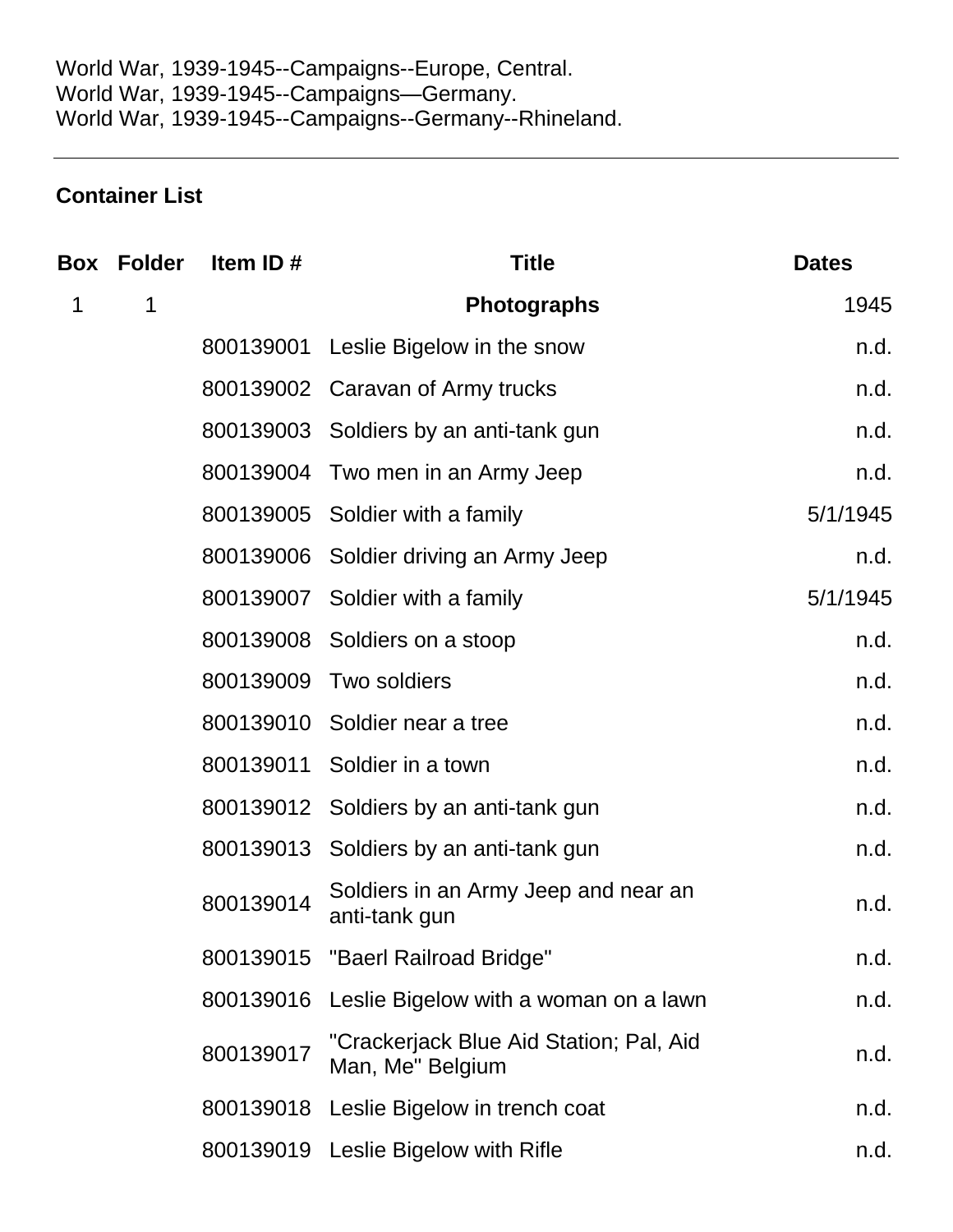|   |              | 800139020 | Leslie Bigelow color portrait with<br>mustache                                                                                                     | n.d.      |
|---|--------------|-----------|----------------------------------------------------------------------------------------------------------------------------------------------------|-----------|
|   |              |           | 800139021 Leslie Bigelow portrait, no mustache                                                                                                     | n.d.      |
|   |              |           | 800139022 Leslie Bigelow portrait, no mustache                                                                                                     | n.d.      |
|   |              |           | 800139023 Soldier with a dog                                                                                                                       | n.d.      |
|   |              |           | 800139024 Soldier with skis                                                                                                                        | n.d.      |
|   |              |           | 800139025 Leslie Bigelow portrait with mustache                                                                                                    | n.d.      |
|   |              |           | 800139026 Leslie Bigelow in trench coat, close-up                                                                                                  | n.d.      |
|   |              | 800139027 | "Les Bigelow straddling barrel of German<br>128 mm anti-aircraft gun recently<br>captured"                                                         | 1945      |
|   |              |           | 800139028 Group of soldiers on an Army Jeep                                                                                                        | n.d.      |
|   |              | 800139029 | Leslie Bigelow standing on the back of<br>another soldier                                                                                          | n.d.      |
|   |              |           | 800139030 Leslie Bigelow on front steps                                                                                                            | n.d.      |
|   |              |           | 800139031 Leslie Bigelow with a gun                                                                                                                | n.d.      |
|   |              |           | 800139032 Leslie Bigelow with another soldier                                                                                                      | n.d.      |
|   |              | 800139033 | "Soldiers of the 84th Division Railsplitters<br>sitting on German 128 mm AA gun. Gun<br>has various damage and holes in it from<br>American fire." | 1945      |
|   |              |           | 800139034 Leslie Bigelow portrait proof                                                                                                            | n.d.      |
|   |              |           | 800139035 Soldiers marching                                                                                                                        | n.d.      |
| 1 | $\mathbf{2}$ |           | <b>Military Records</b>                                                                                                                            | 1942-1951 |
|   |              | 800139036 | <b>Motor Mechanics Completion Certificate</b>                                                                                                      | 1/16/1942 |
|   |              | 800139037 | <b>Corporal to Sergeant Promotion</b><br>Certificate                                                                                               | 9/10/1942 |
|   |              | 800139038 | Honorable Discharge Certificate                                                                                                                    | 5/3/1944  |
|   |              |           | 800139039 Copy, Honorable Discharge Certificate                                                                                                    | 5/3/1944  |